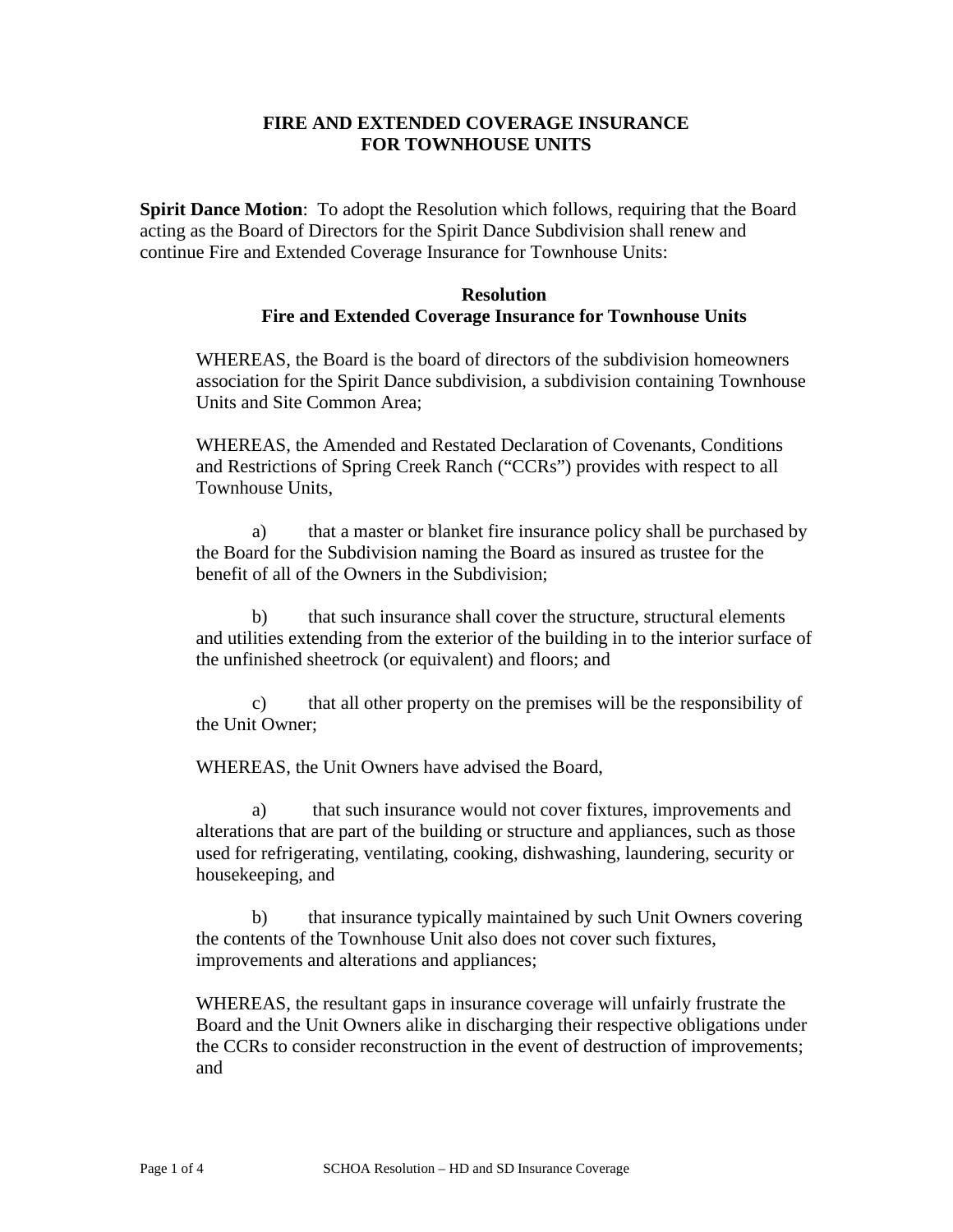WHEREAS, the Unit Owners have asked the Board to close the gap by extending the coverage of the insurance that the Board is required to obtain to include coverage of such fixtures, improvements and alterations and appliances.

# NOW THEREFORE, BE IT RESOLVED AS FOLLOWS:

1) That a master or blanket fire insurance policy shall be purchased by the Board for the Subdivision naming the Board as insured as trustee for the benefit of all of the Owners in the Subdivision;

2) That such insurance shall cover the structure, structural elements and utilities extending from the exterior of the building in to the interior surface of the unfinished sheetrock (or equivalent) and floors;

3) That such insurance shall also cover fixtures, improvements and alterations that are part of the building or structure and appliances, including but not limited to those used for refrigerating, ventilating, cooking, dishwashing, laundering, security or housekeeping; and

4) That the Manager for the Association is directed to procure such insurance for the Subdivision on such terms as are reasonably and commercially available; and

5) That the Manager shall be authorized to take all steps necessary to implement said Resolution.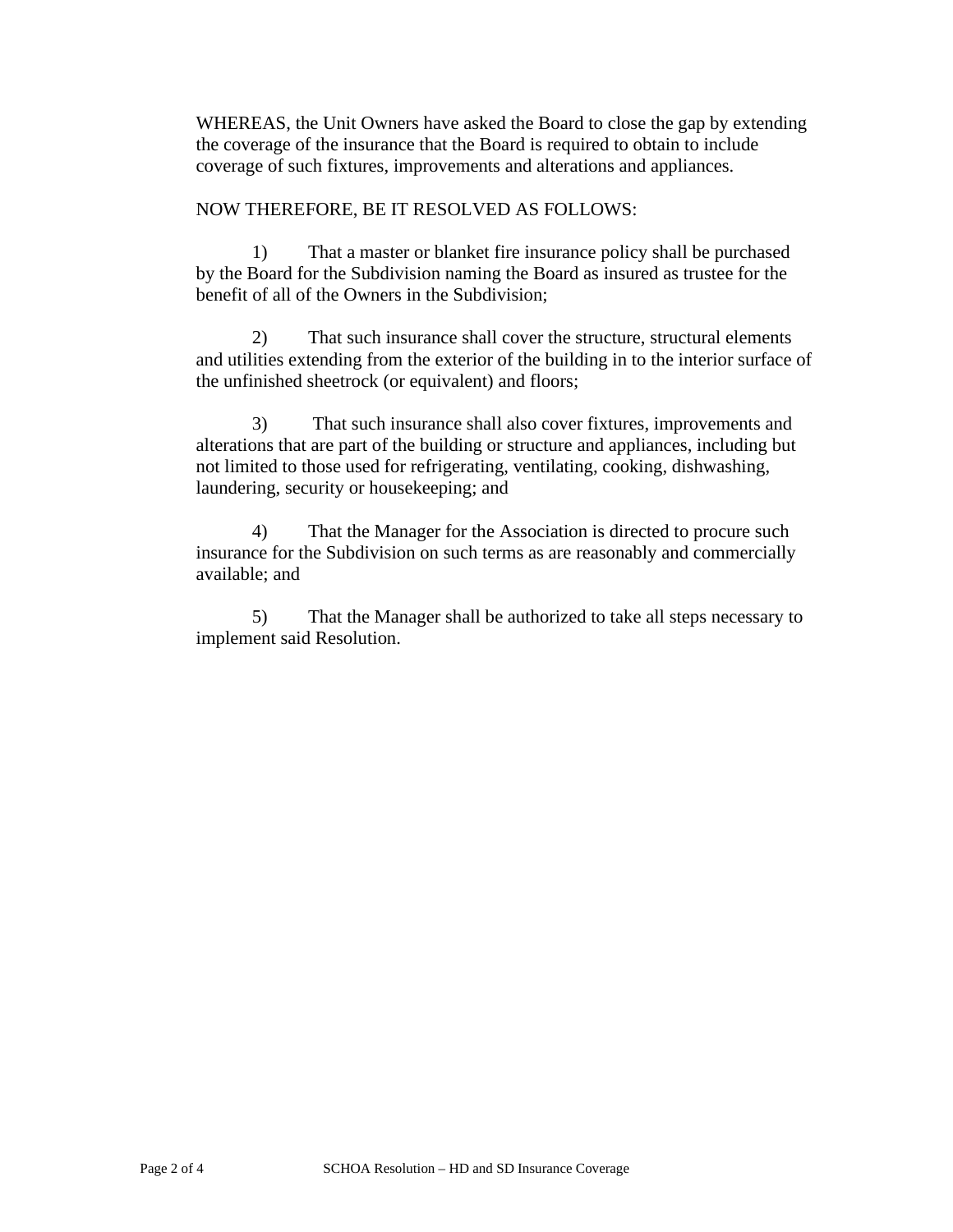**Harvest Dance Motion**: To adopt the resolution which follows, requiring that the Board acting as the Board of Directors for the Harvest Dance Subdivision shall renew and continue Fire and Extended Coverage Insurance for Townhouse Units:

# **Resolution Fire and Extended Coverage Insurance for Townhouse Units**

WHEREAS, the Board is the board of directors of the subdivision homeowners association for the Harvest Dance subdivision, a subdivision containing Townhouse Units and Site Common Area;

WHEREAS, the Amended and Restated Declaration of Covenants, Conditions and Restrictions of Spring Creek Ranch ("CCRs") provides with respect to all Townhouse Units,

a) that a master or blanket fire insurance policy shall be purchased by the Board for the Subdivision naming the Board as insured as trustee for the benefit of all of the Owners in the Subdivision;

b) that such insurance shall cover the structure, structural elements and utilities extending from the exterior of the building in to the interior surface of the unfinished sheetrock (or equivalent) and floors; and

c) that all other property on the premises will be the responsibility of the Unit Owner;

WHEREAS, the Unit Owners have advised the Board,

a) that such insurance would not cover fixtures, improvements and alterations that are part of the building or structure and appliances, such as those used for refrigerating, ventilating, cooking, dishwashing, laundering, security or housekeeping, and

b) that insurance typically maintained by such Unit Owners covering the contents of the Townhouse Unit also does not cover such fixtures, improvements and alterations and appliances;

WHEREAS, the resultant gaps in insurance coverage will unfairly frustrate the Board and the Unit Owners alike in discharging their respective obligations under the CCRs to consider reconstruction in the event of destruction of improvements; and

WHEREAS, the Unit Owners have asked the Board to close the gap by extending the coverage of the insurance that the Board is required to obtain to include coverage of such fixtures, improvements and alterations and appliances.